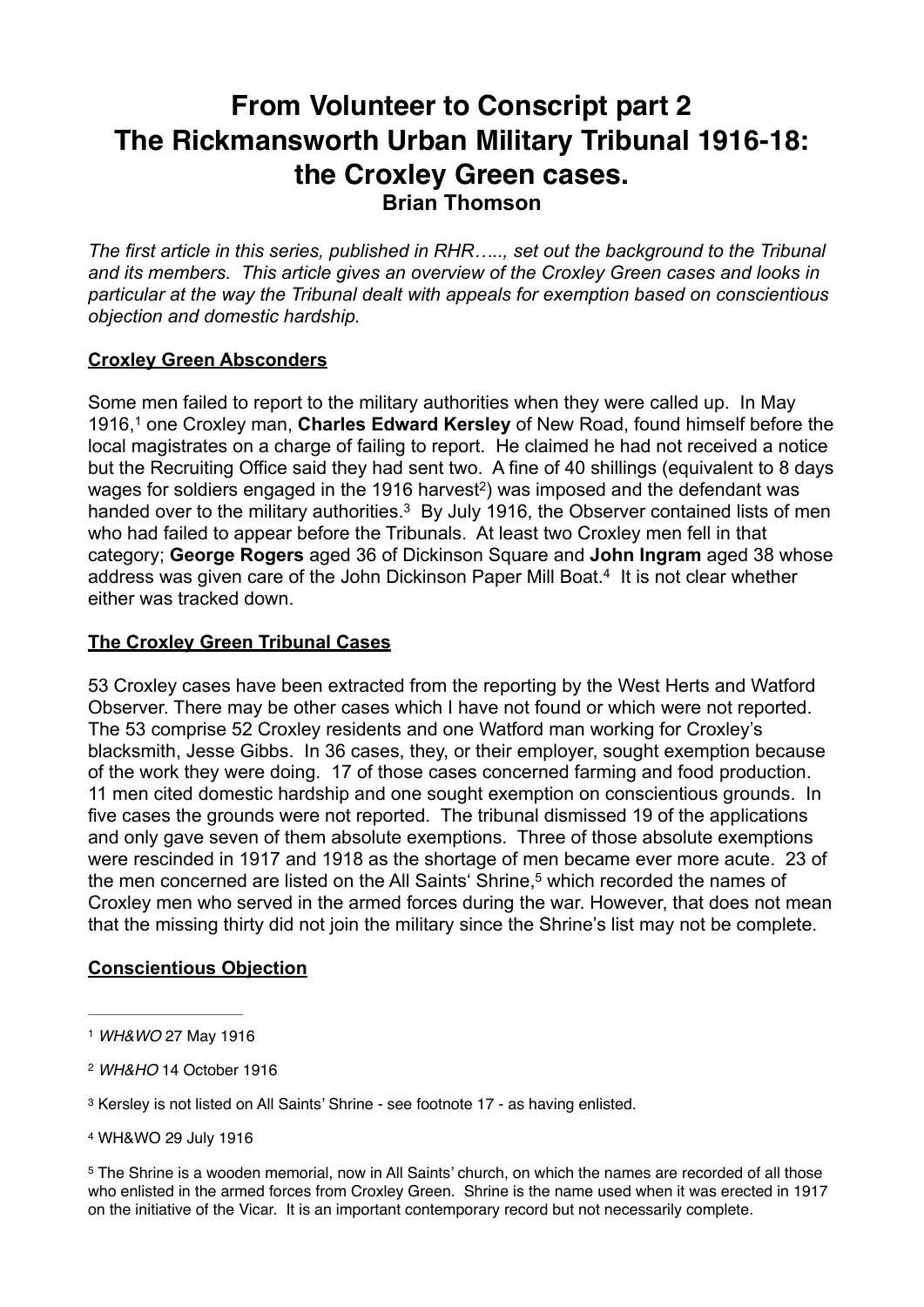**Arthur S Prime** came before the Tribunal in October 1916 and claimed exemption as a conscientious objector. This must have taken considerable courage because there was so much hostility against C Os or "conchies", who were seen by many people as unpatriotic, cowardly and treasonous shirkers. The Editor of the Observer concurred with this view. He commented as follows on a case at the Berkhamsted tribunal: -

'One conscientious objector was bluntly told by Major Parsons [chairman of the Tribunal] that if anyone was doing God's work at the present time it was the man who was killing Germans. It is indeed a strange sort of religion which calls on its professors to stand aside in maudlin contemplation while their fellow Englishmen are freely shedding their blood in the struggle against the most barbarous form of militarism the world has ever known. It is in the hearts of those who go forth cheerfully against the Huns that we find enshrined the highest ideals of Christianity.' *6*

Prime was 32, lived in Yorke Road, and was formerly employed by John Dickinson's as a papermaker's machineman. He said that war was anti-Christian and he claimed the privileges of the Toleration Act<sup>7</sup> under which men were given the liberty of serving God according to their conscientious belief. Prime had been a member of the Plymouth Brethren but was now a Seventh Day Adventist. He had thrown up his employment with Dickinson's because working on Saturday was against Adventist beliefs. Prime said that he felt bound to offer to do non-combatant service. This set him apart from the more extreme conscientious objectors who were not prepared to accept any form of conscription or war service. The Tribunal gave Prime exemption until 30 November to give him time to join the Non-Combatant Corps which had been set up in March 1916 as part of the army. Members of the Corps were army privates, wore army uniform and were subject to army discipline, but did not carry weapons or take part in battle. Their duties were mainly physical labour in support of the military, including acting as stretcher-bearers and medical orderlies.<sup>8</sup> It is not clear what happened next but Prime appeared again before the Tribunal in May 1918 and was, again, ordered to join the Non-Combatant Corps. Did he manage to prolong his exemption until then?

# **Domestic Hardship**

The Tribunal had little sympathy for those applying on grounds of domestic hardship. At least 8 of the 11 men falling into this category ended up in the armed forces. Even **E J Graver**, butler to the influential Newall family of Red Heath, was only allowed one month's grace before joining up. In a comparable case, Miss Dugdale failed to convince the tribunal to exempt her chauffeur and groom, **J. Guise** (35) of Tudor Cottage. Again, he was only allowed a month. **C B Bird**, aged 38 of 120 New Road, was a motor driver for John Dickinson's. He said that he had served 12 years in the forces and did not want to serve any more. It would be very hard for his wife, who suffered from ill health, if he was called up. The Tribunal gave him 6 months' exemption in June 1916. By January 1917 he had failed to turn up for his next hearing but the Tribunal was told that he had joined the Red Cross as a driver. Another Croxley man, **A. Warn**, joined the Red Cross and was given exemption from service in the armed forces so long as he continued to work for them.

<sup>6</sup> WH&WO 4 March 1916

 <sup>1689</sup> act of Parliament granting freedom of worship to Nonconformists. Encyclopaedia Britannica Online 7 Library Edition. Retrieved 10 May 2013 from http://library.eb.co.uk/eb/article-9072799

see www.ppu.org.uk/learn/infodocs/cos/ <sup>8</sup>